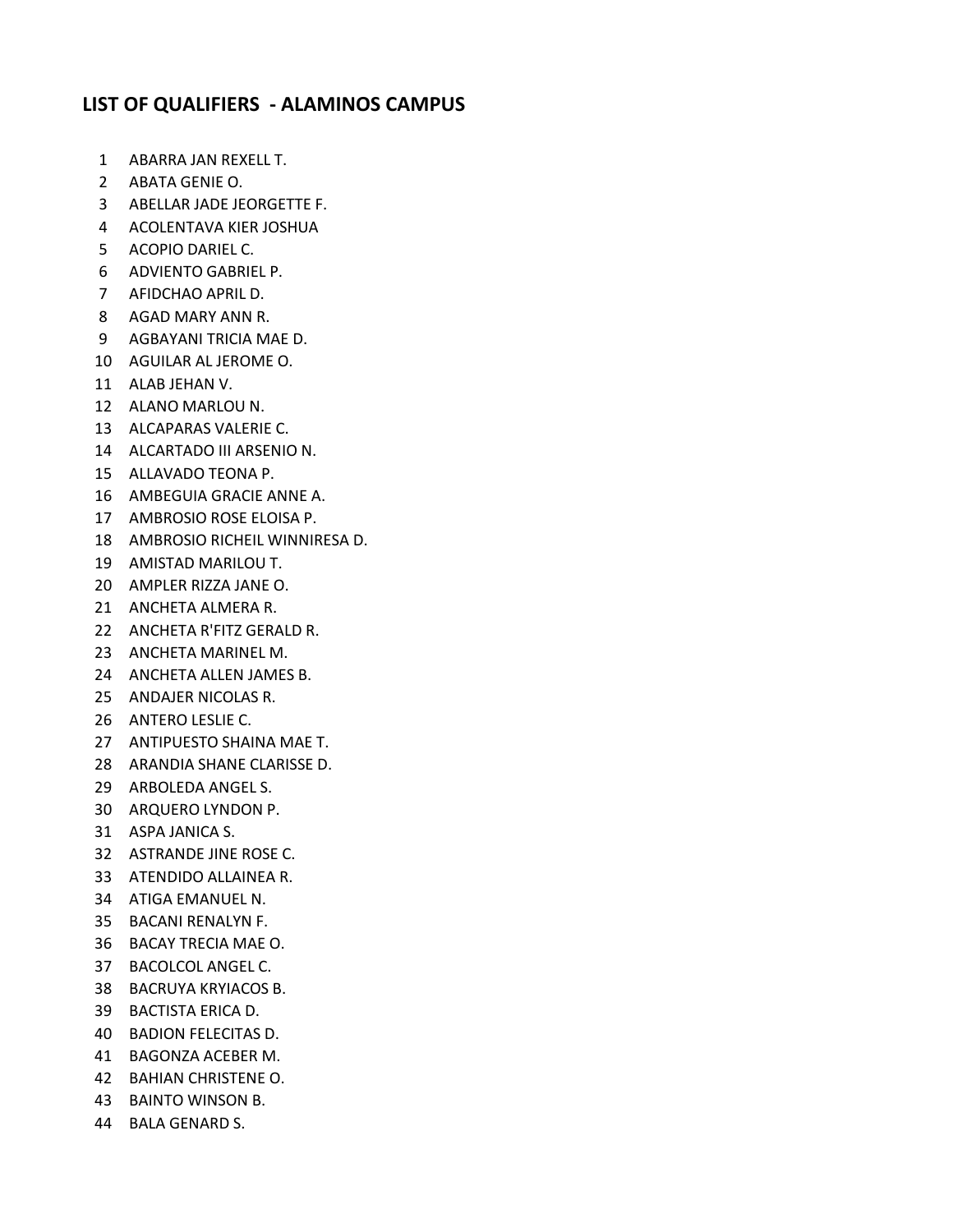- BALATICO BEVERLY H.
- BALAZON SARAH LYN B.
- BALEGA JR JOSEPH D.
- BALINTOS III ISRAEL A.
- BALLARES JIZELLE B.
- BALLARES JEE KYLA A.
- BALLESCA MARK IAN E.
- BALLESTA CATHERINE C.
- BALLESTEROS RODEL B.
- BALMORES LIEZEL C.
- BANDARLIPE CLARO D.
- BANDOLA MICHAEL ANGELO B.
- BANTING KATRINA M.
- BARAWID JR ROBERT C.
- BARCENA KRISTINE P.
- BARRACAS ANGILYN A.
- BARRETO JENNY B.
- BATALLA ODESSA A.
- BAUTISTA MONICA V.
- BAYANGOS MARIEL FHE P.
- BEJERANO JOANA MAE R.
- BEMBO KENNETH JOHN D.
- BEMBO BRYAN NATHANIEL N.
- BENGSON JOANNA M.
- BERBO MARCK LORENZ M.
- BERMUDEZ AIRA JANE N.
- BERNABE PAMELA M.
- BERNALES RHEA MAE R.
- BIBAL LUDILYN L.
- BIROG MICANO T.
- BITO REGYNALD ANGHELO S.
- BLANZA LOREN JOYCE N.
- BOLATON JOAN S.
- BOLOFER CHRISTINE T.
- BONILLA ROSE ANNE B.
- BORBON LOISE ANN L.
- BRAGANAZA ARGIEL C.
- BRIZ SHAWN KATHLENE P.
- BRUTO CHRISTIAN JAY C.
- BUENAFLOR DARLENE B.
- BUENO AIVERIE F.
- BUMACOD SHIELA LYKA S.
- BUMACOD ROSEMARIE M.
- BUMACOD KRYSTAL E.
- BUMACOD JOHN LLOYD V.
- BUSTAMANTE III TEOFILO P.
- BUSTILLO LEONARDO M.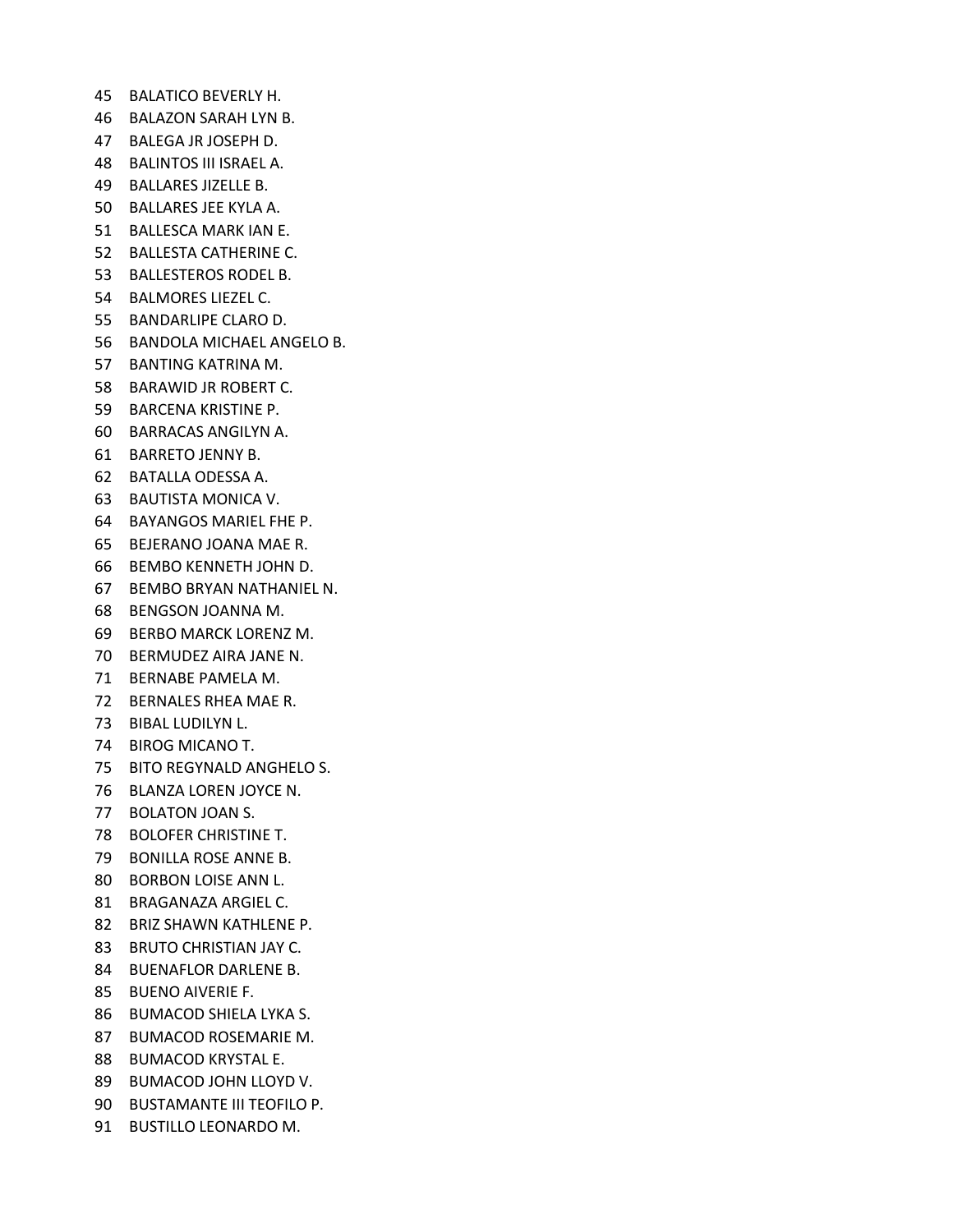- BUSTRIA JHIMWEL C.
- CAAMOAN JIRO C.
- CAASI JIMMA C.
- CAASI SAYRA C.
- CAASI JOYCEL
- CABA JOHN MICHAEL G.
- CABALLERO MIKAELA C.
- CABALOZA STANLEY J.
- CABANGON JOY ANE A.
- CABASAN ALDEA T.
- CABIGON MARY NATASHA R.
- CABRERA WILL C.
- CABRERA DONGEE B.
- CABRITO DIANA E.
- CABRITO JANINA M.
- CABURAL CHARLO C.
- CABURAO JOVIN KYLA V.
- CACHO VANESSA C.
- CADIANZA JOYCE ANN D.
- CAILING JOE WILBERT B.
- CALICDAN GLYNDON JERK F.
- CALPO MARC LESTER M.
- CALUZA LESLIE C.
- CAMBA KRISTEL MAE P.
- CAMBAY MENCHIE R.
- CAMBAY EDNALYN H.
- CAMPOS TRAICY A.
- CAMPOS JR RONNIE A.
- CANIEDO EIRA MHIEN D.
- CANOY RHEA MAE N.
- CARIÑO CHRISTIAN DANIEL S.
- CAROLINO LANCE STEVEN C.
- CASACLANG NICOLE JADE A.
- CASIANO HARRIS B.
- CASIPIT ELLA MAE D.
- CASTAÑEDA REGIE R.
- CASTAÑEDA AILEEN S.
- CASTILLO JOANNA ROSE C.
- CASTILLO MYLA R.
- CASTRO MARINEL A.
- CASTRO SHAIRA NICOLE F.
- CATALAN JOAN PAULINE B.
- CATUBAY JOHN RIEMYL S.
- CEFRE LAIKHA ANGEL R.
- CERA JOHN RAY R.
- CEREZA JERICHO F.
- CERVANIA ARTHUR B.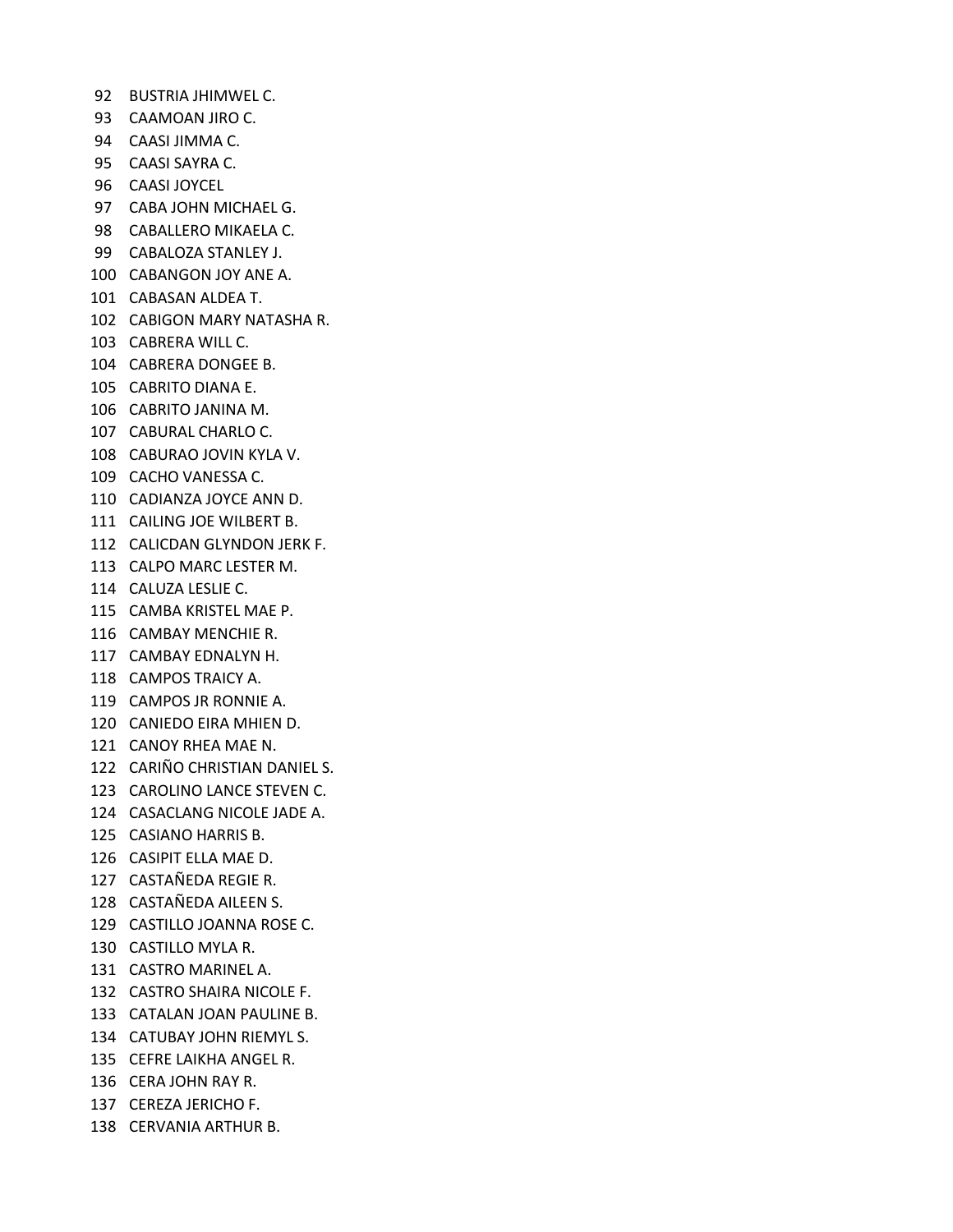CONDE KYLE C. CONSTANTINO FATIMA L. CONTANTE JOCELYN C. CONTE DAVE CHRISTIAN G. CORDERO JR ELICERIO P. CORPUZ PRINCESS YDELLAINNE D. CORTEZ WENDEL R. CORTEZ MARCELLA MAE I. CORTEZ MARIA PIA FLORENDA B. CREDO TRISHA MAY C. CRUZ MARK M. CUCAL DENMARK N. CUDAL IANRON B. DAMASCO RACHEL T. DAMASCO JEROME N. DAMASCO TOM HANSEL N. DAMASCO MICHELLE ANN A. DE FRANCIA ANGELYKA B. DE GUZMAN HONEY CLAIZEL R. DE GUZMAN IRISH V. DE LEON JOHN PATRICK L. DE OCAMPO IRISH G. DE VERA SHELLA MAE C. DE VERA JUAN TEODORO N. DELA CRUZ JONNAMIE M. DELA CRUZ KURT ANNA MARIE B. DELA CRUZ SHANE ASHLEY A. DELA CRUZ JOSHUA PHILIP B. DELA CRUZ JOSHUA P. DELA PEÑA MARK VINCENT D. DELOSO GARBIEL ANGELO P. DIMARAO ROHAIMA R. DIMARUCUT RENZ MARC A. DIVINA DAISY ANN O. DOBLEROS JERICHO D. DOCTOR JOHN PAUL O. DOLLAGA MARC LESTER R. DOMINGO MARIA LUISA C. DOMINGO VENDELLE M. DOMONDON BRYAN KENT B. EDADES ROSALINO JOHN DANIEL Q. ENRIQUEZ JOLINA R. ESCOBER CAMELA MAE B. ESGANA EMMANUEL N. ESPENUEVA CRISTIAN J. ESPIRITU HERCULES B. ESTIGOY JACKIELYN A.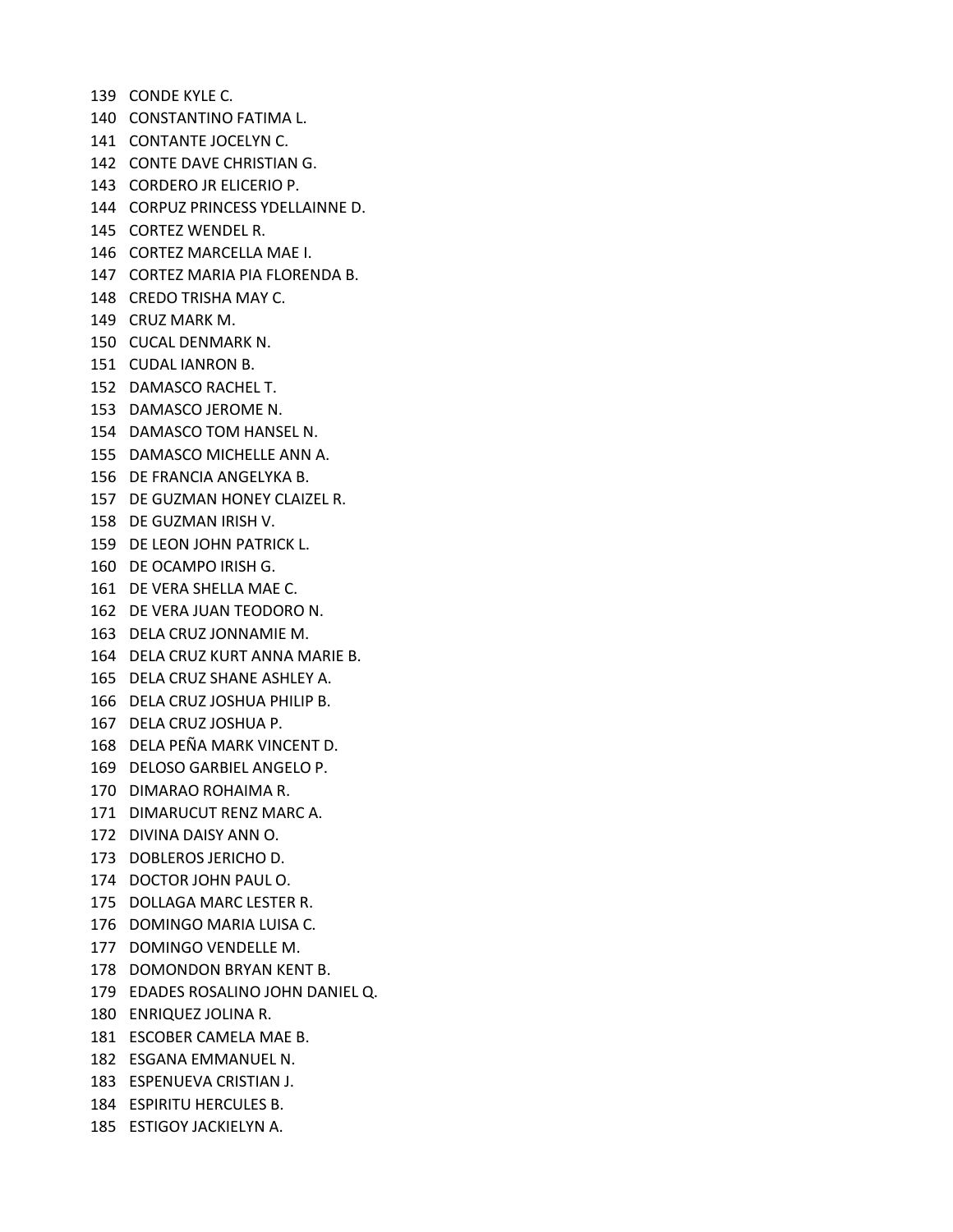ESTONILO NHICKLE JOHN B. ESTOQUE JAMES DEO N. ESTRADA VIRNADETTE B. ETQUIBAL JEREME M. FAUSTINO BERNADETT S. FERNANDEZ NICOLE N. FERNANDEZ YDRIAN ROY B. FERNANDEZ JC CLAIRE L. FERRER JERMAINE B. FERRER REYMARK O. FINEZ LIESLY ANN D. FLORES CLARENCE D. FONTANILLA AIRA T. FONTANILLA JR. FREDDIE D. FRANCISCO ANGELICA T. FRIVALDO APRIL JOY G. GADIA RODESSA MAE R. GALVAN JEANNE C. GAMBOA MARK GIL B. GARCIA CAMILLY JOY P. GEROSO ALYSSA MAE B. GINEZ MARK DAVE M. GINEZ REGIE C. GO KATHLEEN ANNE GOMEZ DANICA ISABELLE B. GONZALES GEOMAR AARON R. GORION JOYCE- ANN O. GUILLERMO ROSEMARIE B. GUINA JULIA VICTORIA I. GUNDA DAWN JULIEN R. GUTIERREZ HANNA HADJI ABDULLAH ARIFAH S. HUMILDE GERLIE NICOL R. HUMILDE JOHN PAUL C. HUMILDE MONICA JOY A. HUMILDE HAROLD B. IBASITAS SHAIRA MAE F. IGNACIO WILMA C. INACAY SHARLENE B. INFANTE VANNIELYN N. ISON ANGELA MAY D. JANOLA LAWRENCE ANDREI C. JARME JAMELA DESSIREE C. JIMENEZ JHASMINE R. JIMENEZ RICKY G. LA TORRE JHOAN S. LABANDILO MELANIE C.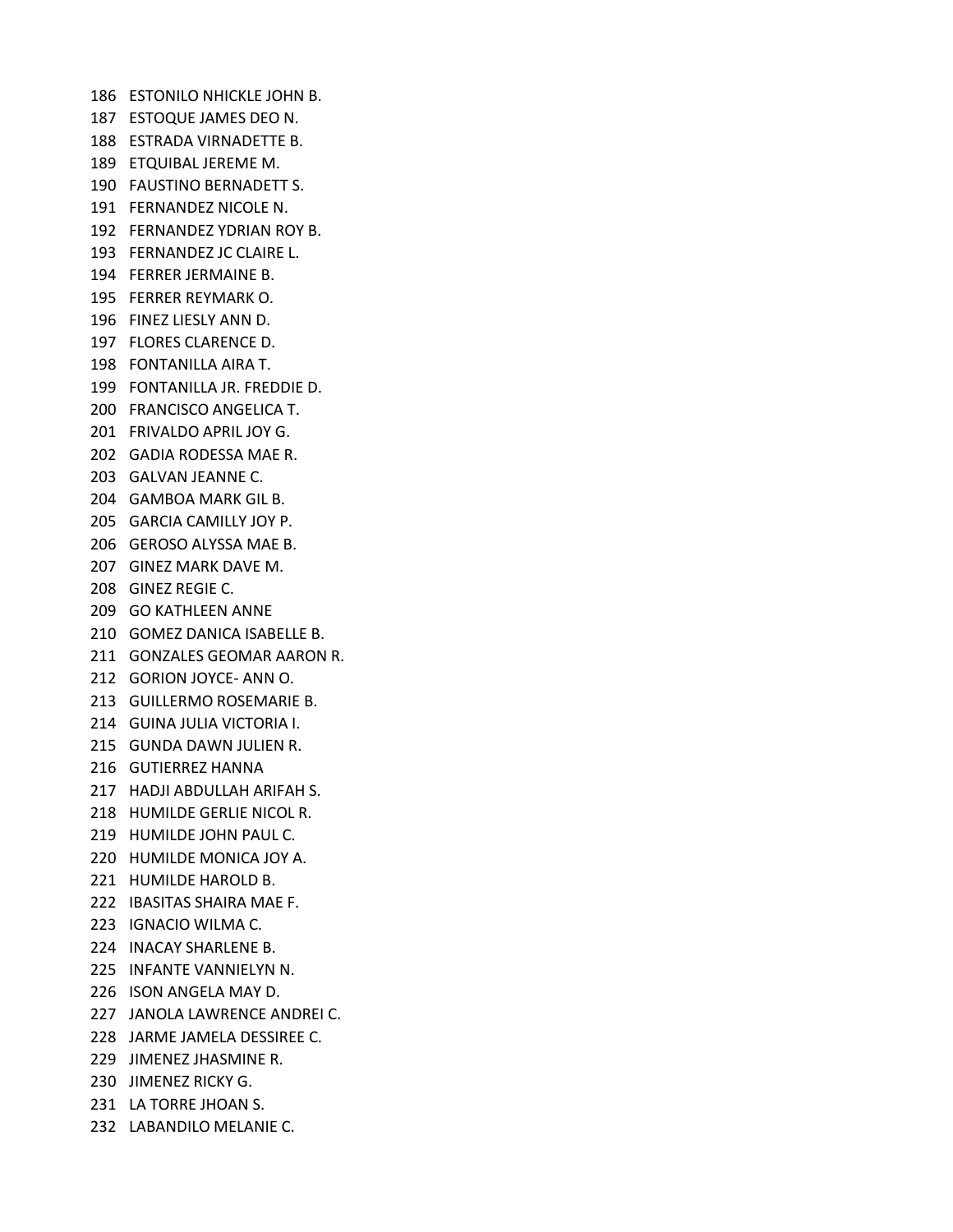LACAYANGA KYZEL B. LADERAS ELISHA PAULA M. LADERAS JHON MARK B. LADIA ADRIAN V. LAGUISMA GHEROME C. LAMPITOK DOCUVNEE C. LANUAN NELLIVY L. LARIOSA JONATHAN P. LAYA CINDY N. LAZO JENNIFER E. LEJERO JOHN LESTER C. LIBANTAL KEVIN LIVARA CASTER DALE A. LOPEZ CATHERINE A. LORENZANA ROSE LYN D. LUPENARIO SHIENNA RHOSS C. MACARAEG RONNIE B. MACATDON ODESSA S. MAGNO MAUREEN MARGARET M. MAGNO ALYSSA MHARY P. MAGNO RHICA MAY N. MAIZANO CLISTER EZEKIEL E. MAJIN KENNY ROGER B. MAJIN JASMINE A. MAMARIL CHERRY MAY O. MANZANO RENALYN B. MARZO MARC EDJAY A. MEDALLA MARK DAVE B. MENDEZ KIMBERLY O. MENDEZ BRYAN ALLEN R. MENDOZA ROSELENE G. MENDOZA KRISTINE B. MENDOZA JESSEL ANGELIQUE L. MERCADER RAY IVY A. MESTICA LYKA KRIS P. MINOR VANESSA M. MIRANDA AIRA MEL O. MOLINA JOANA MAE C. MONTENEGRO JERIC ACE O. MONTES ROD BRYAN O. MOULIC HANNAH B. NADERA RHOANE LEAH N. NANQUIL EMMA REGINA P. NARCISO JIANELLE L. NARVATO SHEKINAH ANNE G. NARVAZA AILAH JANE N.

NASTOR ARMIDA Q.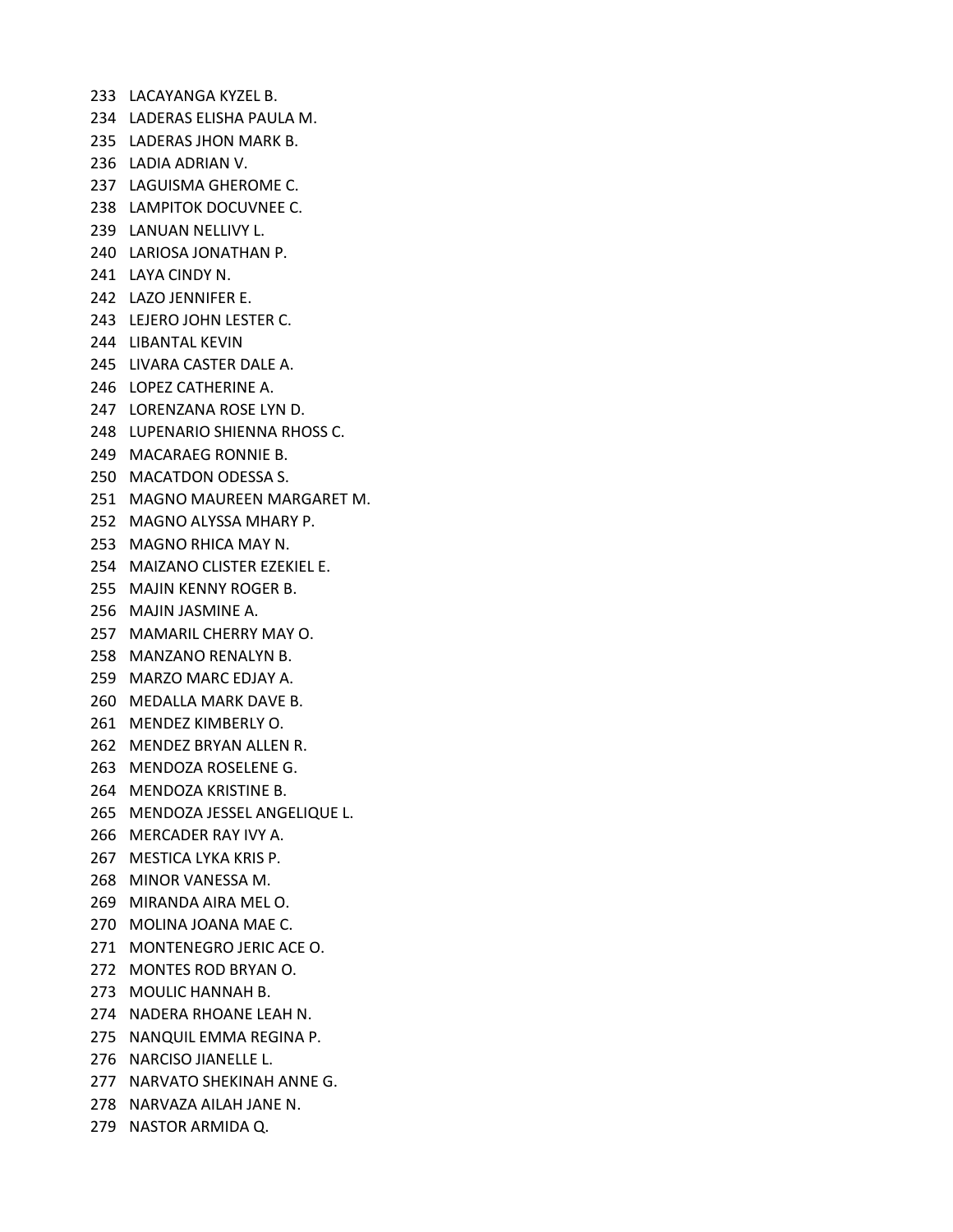NATATA PRINCESS JIREH C. NAVAL CHIRSTINA ERIKA S. NAVALON GLYN O. NEBRIL EMMANUEL C. NERBAN TRISHA MAE N. NEUDA NICA LOREA D. NICOLAS SHEKINAH G. NILO JENNICA L NILO MARK JAYPHERSON NILO JOBERT V. NIÑO LEO MARTIN C. NIÑO FRANCIS LEENARD C. NOVERO JANICE B. NUEVO PRINCESS NICOLE A. OCAMPO JULIUS A. OCARIZA CLAIRE ANNE R. OCCIANO CHERRY LYN B. OLIVEROS JHONLEE B. ONIA JEROME R. OPOLENTO MARCK ANTHONY C. ORDANEZ FREDA LIZA P. ORDANEZ JERIC B. ORDANEZ JESSICA B. ORDANEZ MARY JANE B. ORGANISTA JONAH ROSE A. ORGANISTA NICA O. ORILLA SHAWN ASHLEY B. ORLANDA JUSTINE CARL ORPELATA LYSHAN G. ORPILLA ALEXANDER M. ORTALEZA VERNADINE O. ORTALIZA SHAIRA L. ORTILLO LYCA T. OSORIO ROBEE FRUCZ M. PACIS JIMWELL P. PADAMA RICA F. PADILLA ERICK JAN B. PADILLA AILYN E. PADILLA JAYMART R. PALACIELO MAE B. PALACIO JHOMAR C. PALADAN AILYN MAE B. PALAMINIANO JOHN MARK PASCUA REIZEL MAY N. PENULLAR JEANNIE R. PERALTA LOUISE ALTHEA D. PEREGRINA KRYZEL JOY R.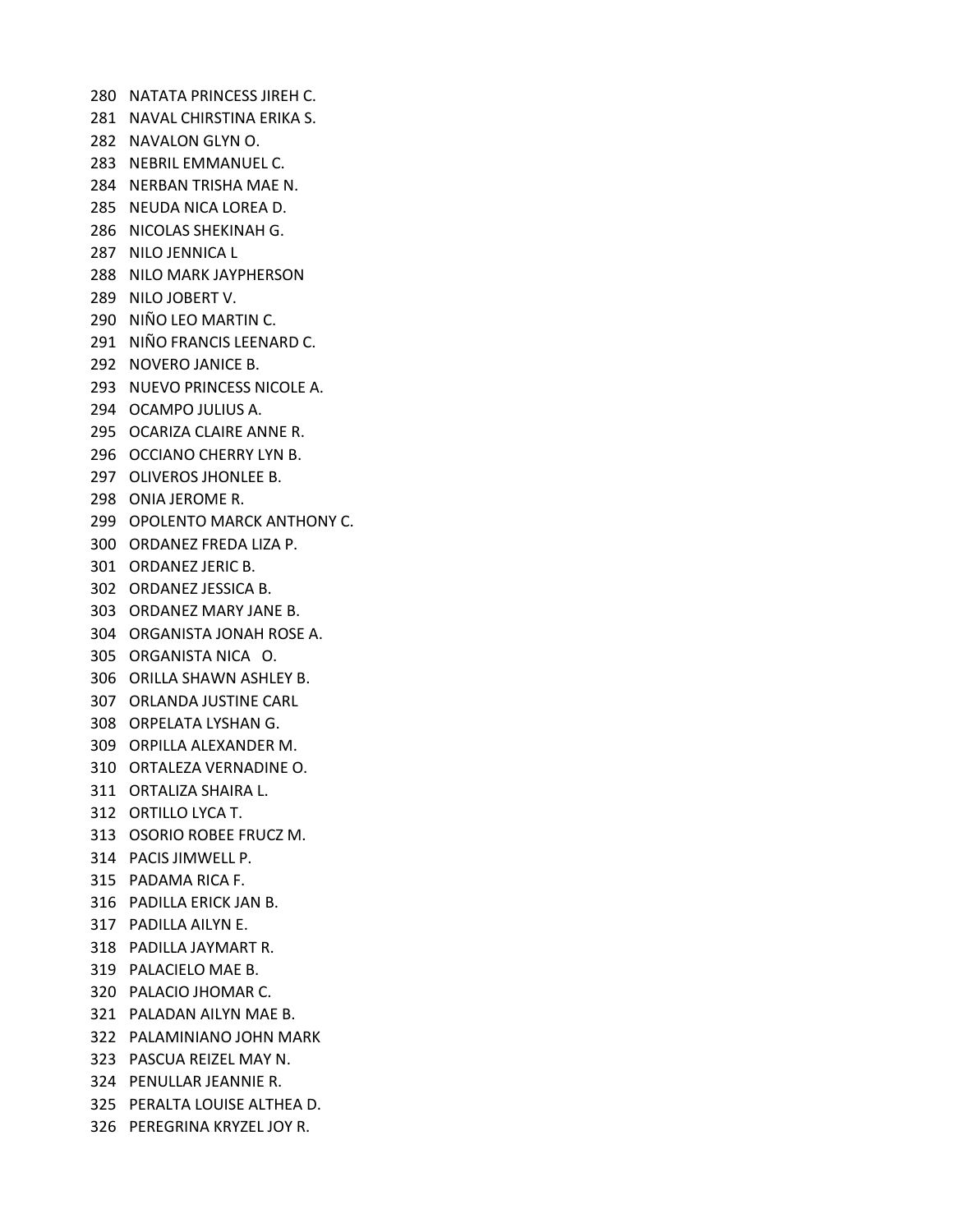PILON LANCE JOREN T. PILON ANIELYN P. PINOR LIANE A. PLANDEZ RICA MAE POBLETIN CARMINA B. PUDA JOHN MICHAEL L. QUILA JHUN ROVIC C. QUINTO MCKINLEY N. RABAGO VANESSA N. RABANAL YVONNE G. RABANERA YLAINE R. RABANILLO KAREN JOY S. RABOT NOIME E. RACAL PRINCESS ALYSSA C. RACRAQUIN JAYMARC M. RADAM TRISHA O. RAMISCAL MARK JOSHUA S. RAMOS LOVELY YNA M. RAMOS SANDY R. RANCE CARLA C. RANCHES ANGELIKA R. RANIAGA PRINCESS ZYRYLLE P. RANIN CJ REY P. RAON PATRICK B. RAON ELOISA B. RAQUINIO ANABELLE R. RARANG IMEE JOY T. RARANGA JARC CRISS V. REAL DANICA MAE C. RECEPCION ERIKA M. REDITO JOHN JERIC C. REGATCHO MARIA NICOLE R. RELANO G.A. D. REMIENDO DARYL JOHN A. RENDON JOANNA FE A. RENDON EUGENE B. REPALDA MAURIEN N. REYES ROD CEDDRIC I. REYES ALBERT N. REYNALDO JONALYN S. RICO ANALYN B. RILLERA SAMANTHA YSABELLE O. RIVERA ROGEILYN L. ROBLES DECSTER C. RODIL GERVIN M. RODOLFO MARIVIC C. ROMERO MARY JANE C.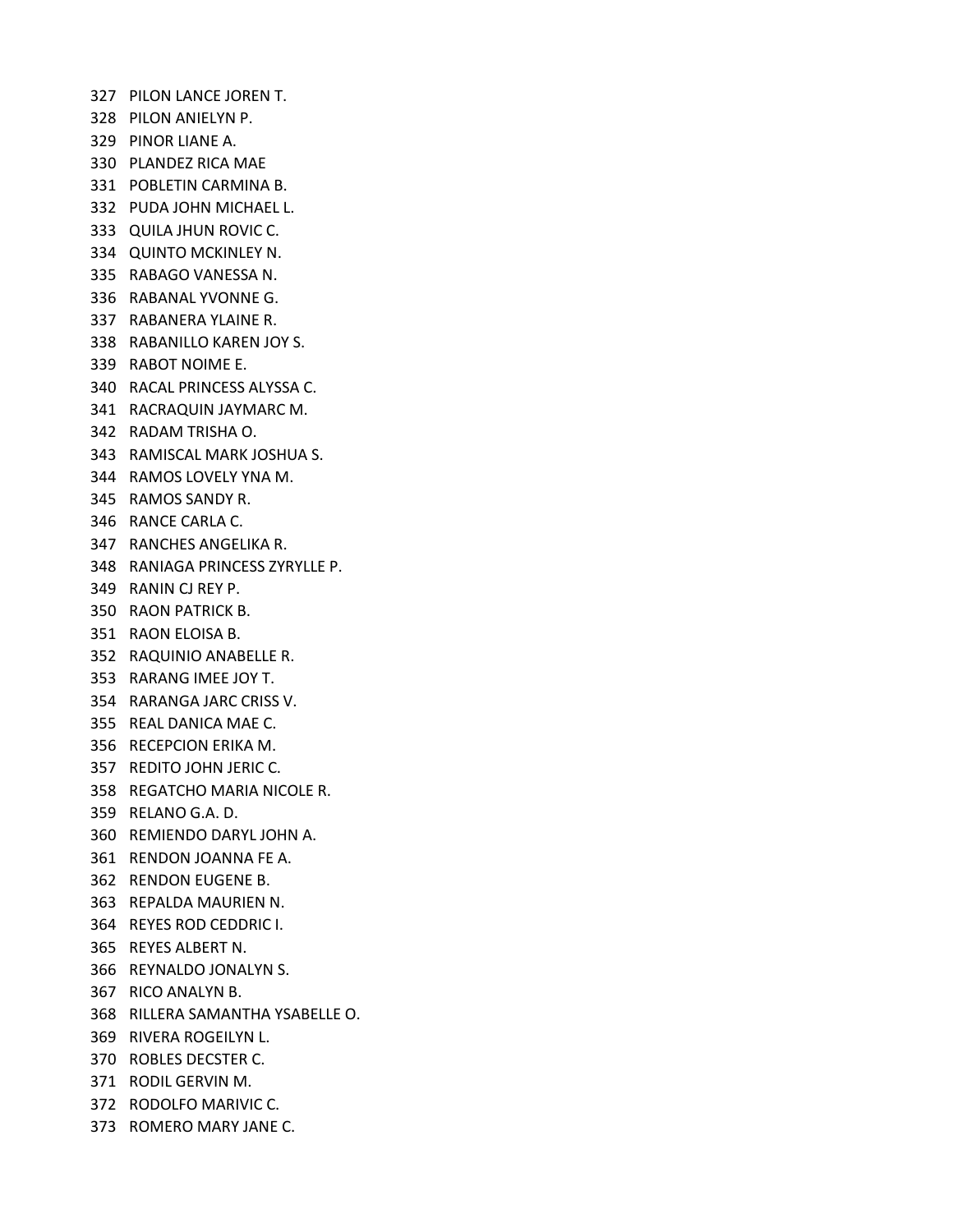ROMERO KIMBERLY N. ROMERO GLEN R. ROSAL ELLEN GRACE C. ROSARIO AINNA DI D. ROSETE MOISES JAY A. RUIZ JENELYN S. SABLAYAN JASMEAN ALLEA G. SAGALES JOHN LAURENCE R. SALVALOZA THERESE ANNE B. SAN MIGUEL SHIELA MAE N. SANCHEZ JIREME R. SANTOS JOHANN CLYDE R. SARMIENTO KHYLE JIENNA P. SECOBOS MYCA A. SHUAIB ZAHRA Q. SICAT GENE B. SIGNEY DAREN JOHN O. SILVESTRE JESSICA G. SISON JUDY ANN N. SORIA JR QUINTIN O. SORIANO JIREH YSABEL T. SUMINTAC RONA MAE ELAINE N. SUYAT APRIL L. TABIL MICHAEL JOHN E. TABLADA MARK ZANDREY D. TABLANG JOHN KENNETH B. TACUGUE MELISSA B. TAGURA SHAINA MAE G TAMAYO LEAH LEE M. TAMAYO ANAROSE L. TEJANO LERMA D. TERCENIO JAMES F. TIONGSON CLARENCE C. TITONG JOMARIE D. TOLENTINO GEOMAR S. TORRES KRISTA B. TUGADE MARLO B. ULATAN G.B ARABELLE C. UMIPIG ANGELIN G. VALDERAMA JOVI MAE B. VALDEZ DIANA B. VALDEZ LESLIE R. VALDEZ RHOBEL JOYCE P. VALENCIA DANICA ANN M. VALES ROZEIL B. VALLEJO JESSICA L. VENTURA DINALYN E.